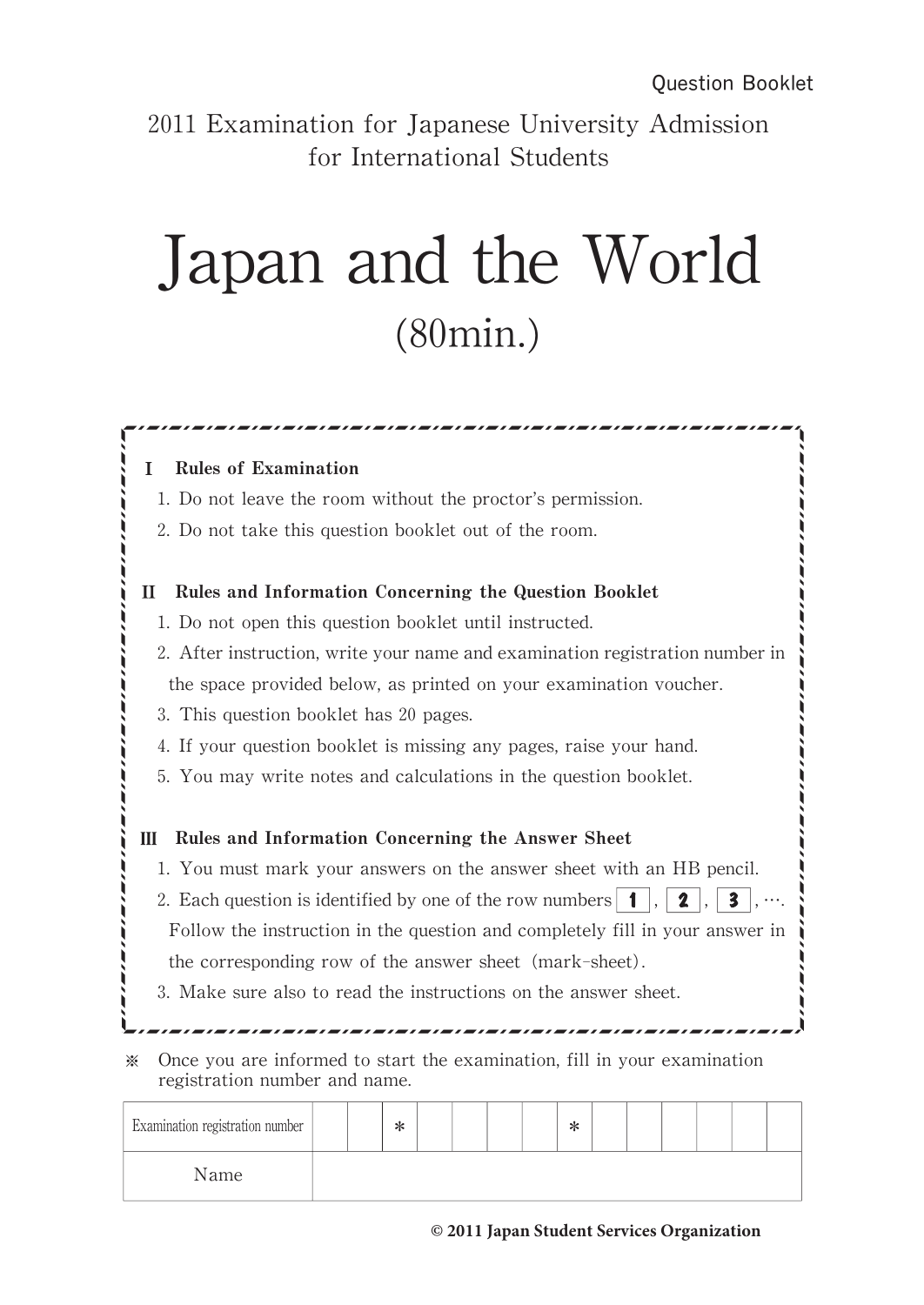- Q1 Read the following conversation and answer questions (1)-(4) below.
- Yoshiko: You mentioned the French scholar Emmanuel Todd in your class today, right?
- Teacher: Yes, Todd is one of France's leading intellectuals today, and is well known for having predicted the  $_1$ collapse of the USSR. Recently, he has been a critic of excessive  $\sqrt{\frac{2f}{n}}$  free trade in the global market.
- Yoshiko: Todd believes that Japan and other developed countries have fallen into 3 serious deflation in recent years, doesn't he?
- Teacher: Yes. He's been keen to point out the  $_4$  relationship between economic globalization and deflation.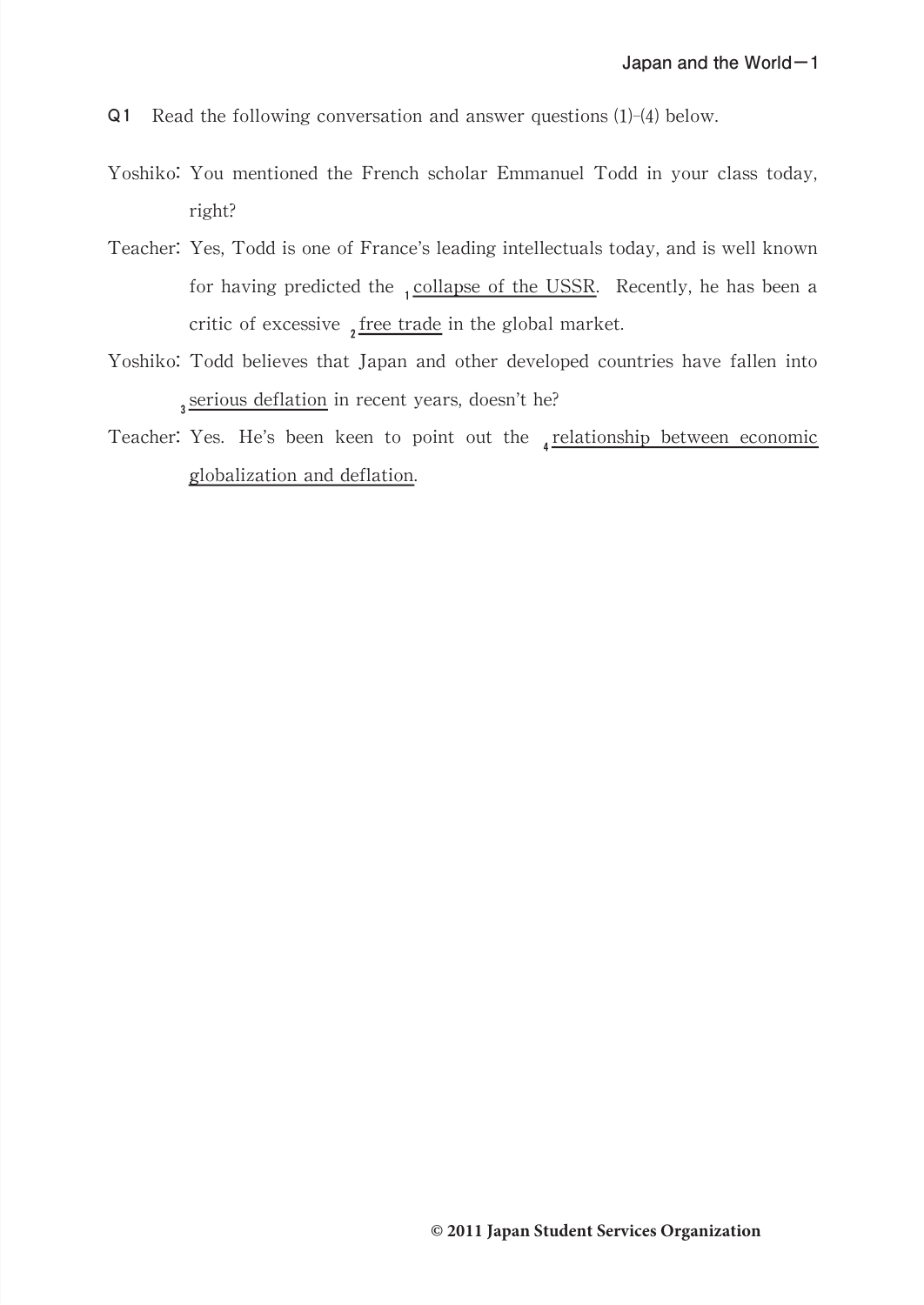- (1) With reference to underlined phrase 1, from  $(1)$ - $(4)$  below choose the answer that correctly arranges the events surrounding the USSR's collapse,  $A-D$ , in  $\blacksquare$ chronological order.
	- A:Fall of the Berlin Wall
	- B: Initiation of perestroika
	- C: Establishment of the CIS
	- D: Selection of Mikhail Gorbachev as General Secretary of the Communist Party
	- $\overline{a}$  A  $\rightarrow$  C  $\rightarrow$  B  $\rightarrow$  D
	- $\textcircled{2}$  B  $\rightarrow$  D  $\rightarrow$  C  $\rightarrow$  A
	- $\circled{3}$  C  $\rightarrow$  D  $\rightarrow$  A  $\rightarrow$  B
	- $\overline{A}$  D  $\rightarrow$  B  $\rightarrow$  A  $\rightarrow$  C
- (2) With reference to underlined phrase  $2$ , from  $\bigoplus -\bigoplus$  below choose the combination that best indicates a theorist considered to have put forth the  $\mathbf{2}$ rationale for free trade, and a treatise written by him.

|                   | Theorist       | Treatise                                                                   |
|-------------------|----------------|----------------------------------------------------------------------------|
|                   | Karl Marx      | Capital                                                                    |
| (2)               | David Ricardo  | On the Principles of Political Economy and Taxation                        |
| (3)               | Friedrich List | The National System of Political Economy                                   |
| $\left( 4\right)$ |                | John Maynard Keynes   The General Theory of Employment, Interest and Money |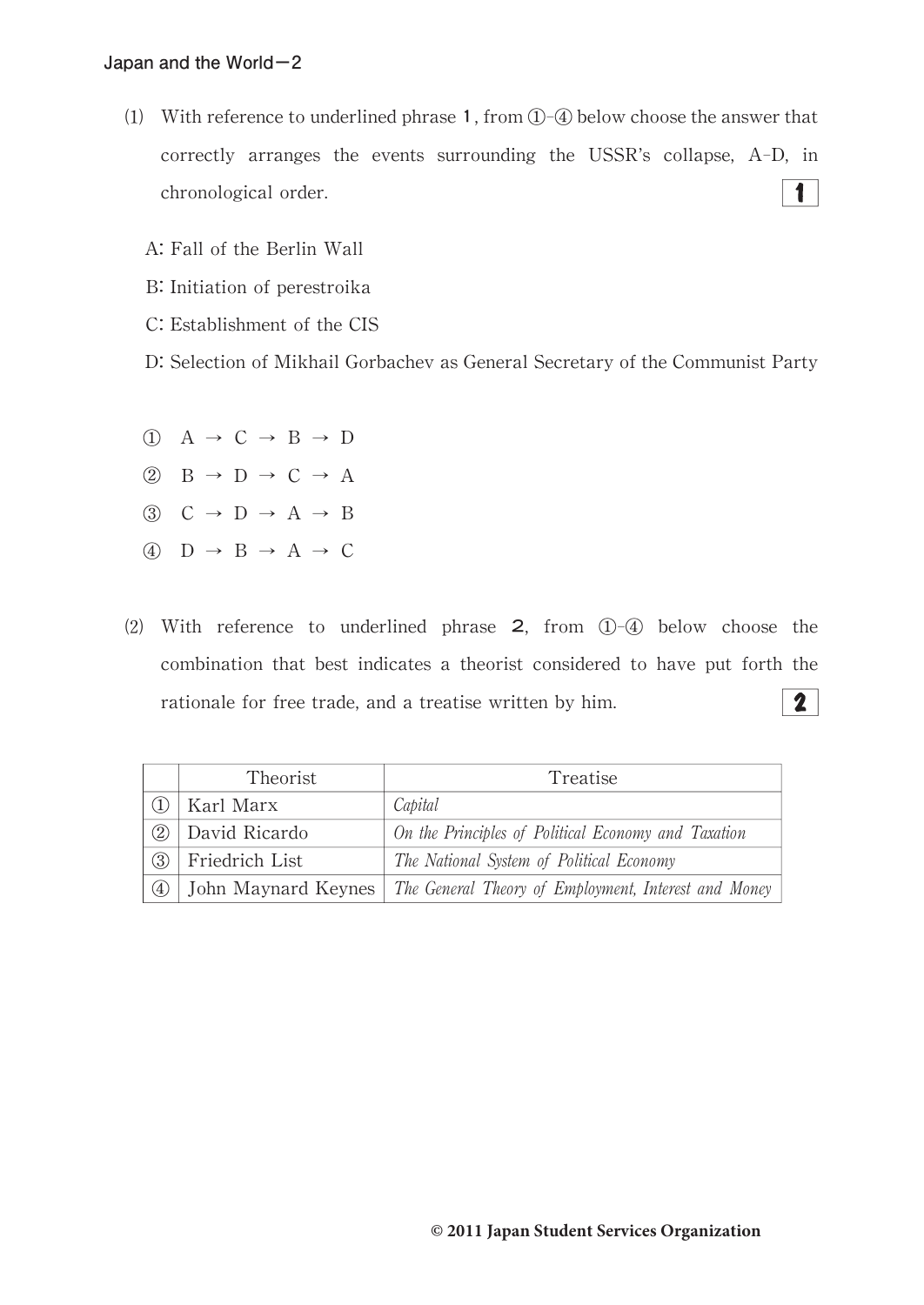⑶ With reference to underlined phrase 3,Japan is said to be in a deflationary spiral now. Examine the following figure explaining deflationary spirals, and from  $(1)$ - $(4)$  below choose the combination of terms that best fills blanks A-C in  $\overline{\mathbf{3}}$ the figure.



| (1) | increase | increase                     | Demand |
|-----|----------|------------------------------|--------|
| (2) | increase | decrease Supply              |        |
| (3) |          | decrease increase            | Supply |
|     |          | decrease   decrease   Demand |        |

- (4) With reference to underlined phrase  $4$ , from  $\mathbb{O}(\sqrt{4})$  below choose the statement that best describes the relationship between economic globalization and deflation in developed countries, as pointed out by Todd. 4
	- ① Domestic land prices and labor costs rapidly rise in developed countries because their investment in developing countries increases.
	- ② Demand in developed countries greatly increases because many people migrate to them from developing countries.
	- ③ Domestic prices fall in developed countries because many cheap goods are imported from developing countries.
	- ④ The domestic supply of agricultural products and manufactured goods is insufficient in developed countries because their exports to developing countries increase greatly.

## **© 2011 Japan Student Services Organization**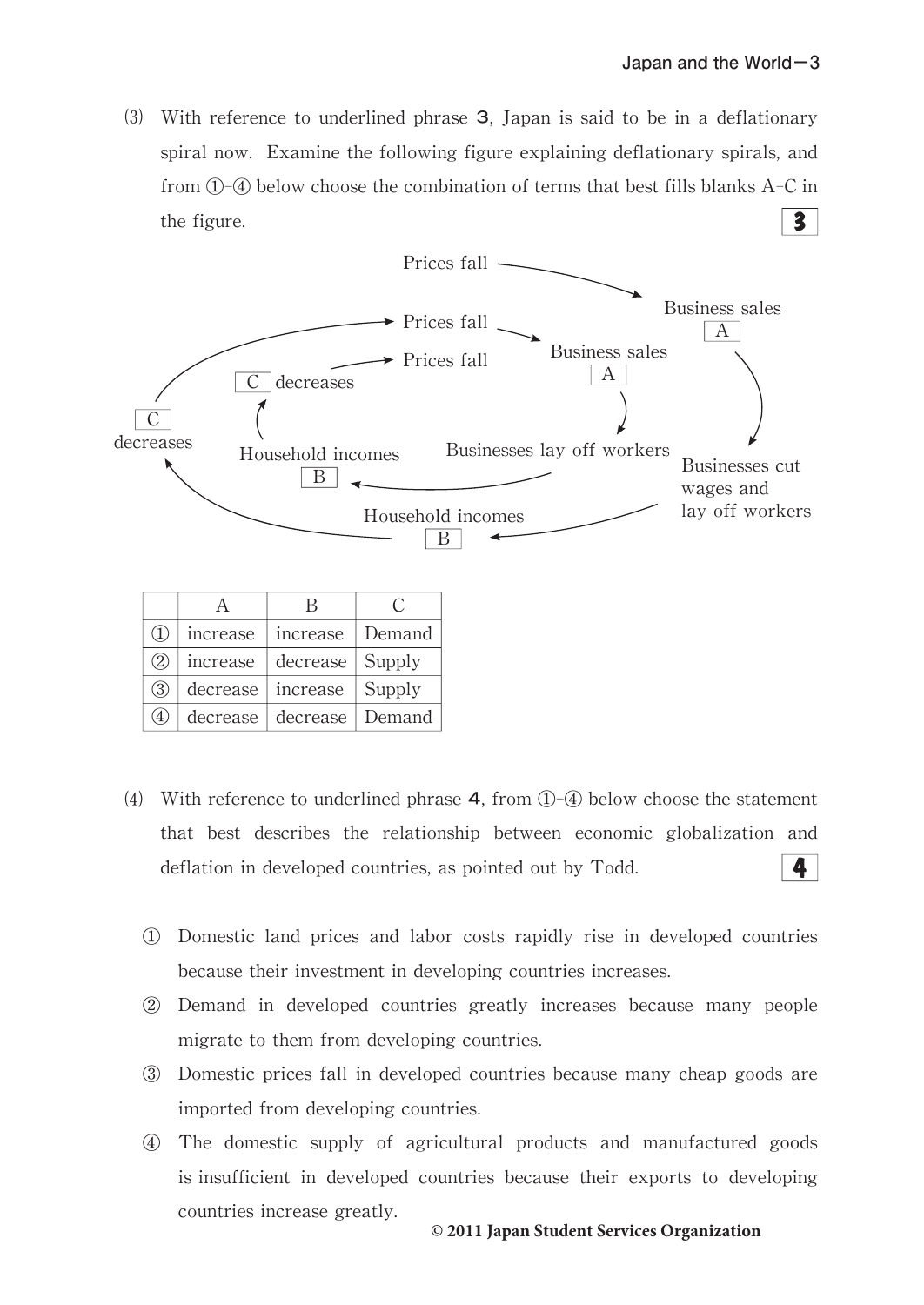Q2 Read the following paragraph and answer questions (1)-(4) below.

Located on the west coast of Africa, Liberia is a republic that was founded in 1847 by freed slaves from the USA. Consequently, Liberia's, political system and other institutions were influenced by the USA. The outdoor temperature remains high throughout the year, and the seasonal wind gives rise to a rainy season. Liberia has two types of climate: a  $\boxed{a}$  climate and a savanna climate. It has a large supply of natural resources, and is also known as a  $\frac{1}{2}$  flag of convenience state.

- ⑴ Liberia remained an independent state even in the early 20th century,when almost all of Africa was colonized by Western powers. From ①-④ below choose the answer that best indicates another African country that remained  $5<sup>1</sup>$ independent during that era.
	- ① Ethiopia
	- ② Egypt
	- ③ Morocco
	- ④ Cameroon
- (2) With reference to underlined phrase 1, from  $\mathbb{O}$ - $\mathbb{Q}$  below choose the statement that best describes the USA's political system, which served as a model for 6 Liberia.
	- ① The USA has a one-house legislature and a presidential system.
	- ② The USA has a two-house legislature and a presidential system.
	- ③ The USA has a one-house legislature and a parliamentary cabinet system.
	- ④ The USA has a two-house legislature and a parliamentary cabinet system.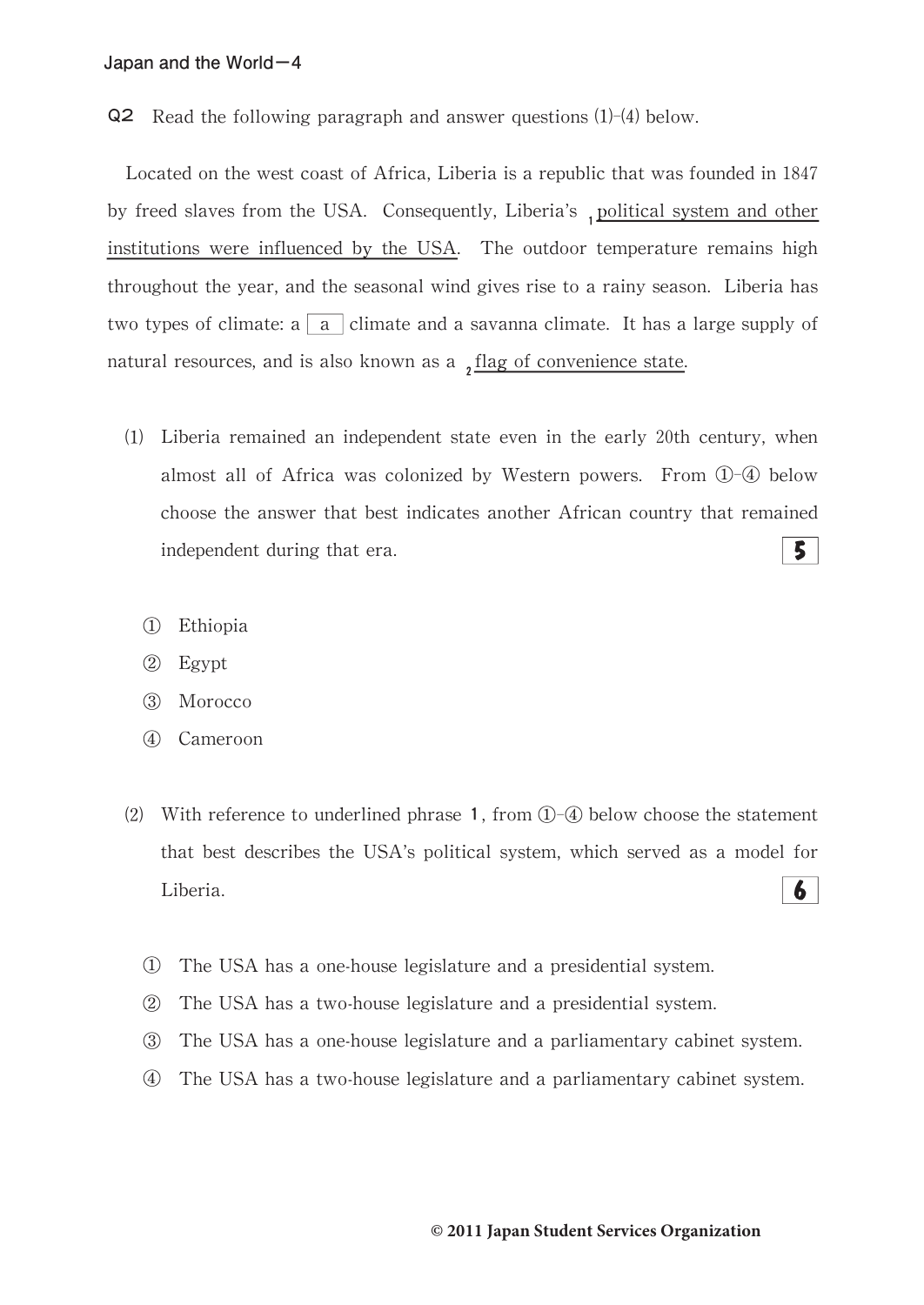- (3) From  $(1)$ - $(4)$  below choose the climate type that best fills blank a in the  $7<sup>1</sup>$ paragraph above.
	- ① steppe
	- ② tropical rainforest
	- ③ Mediterranean
	- ④ marine west coast
- (4) With reference to underlined phrase 2, many shipowners, especially those in industrialized countries, register their ships with countries that offer lower taxes, less regulation, and other advantages. Ships that are registered in this way, in a country different from that of the owner, are called "flag of convenience ships,"and countries that try to attract such ship registrations are called "flag of convenience states." From 1-4 below choose the answer that best indicates the flag of convenience state with the largest number of foreign  $\boldsymbol{8}$ ships listed in its registry.
	- ① Norway
	- ② UK
	- ③ Panama
	- ④ Singapore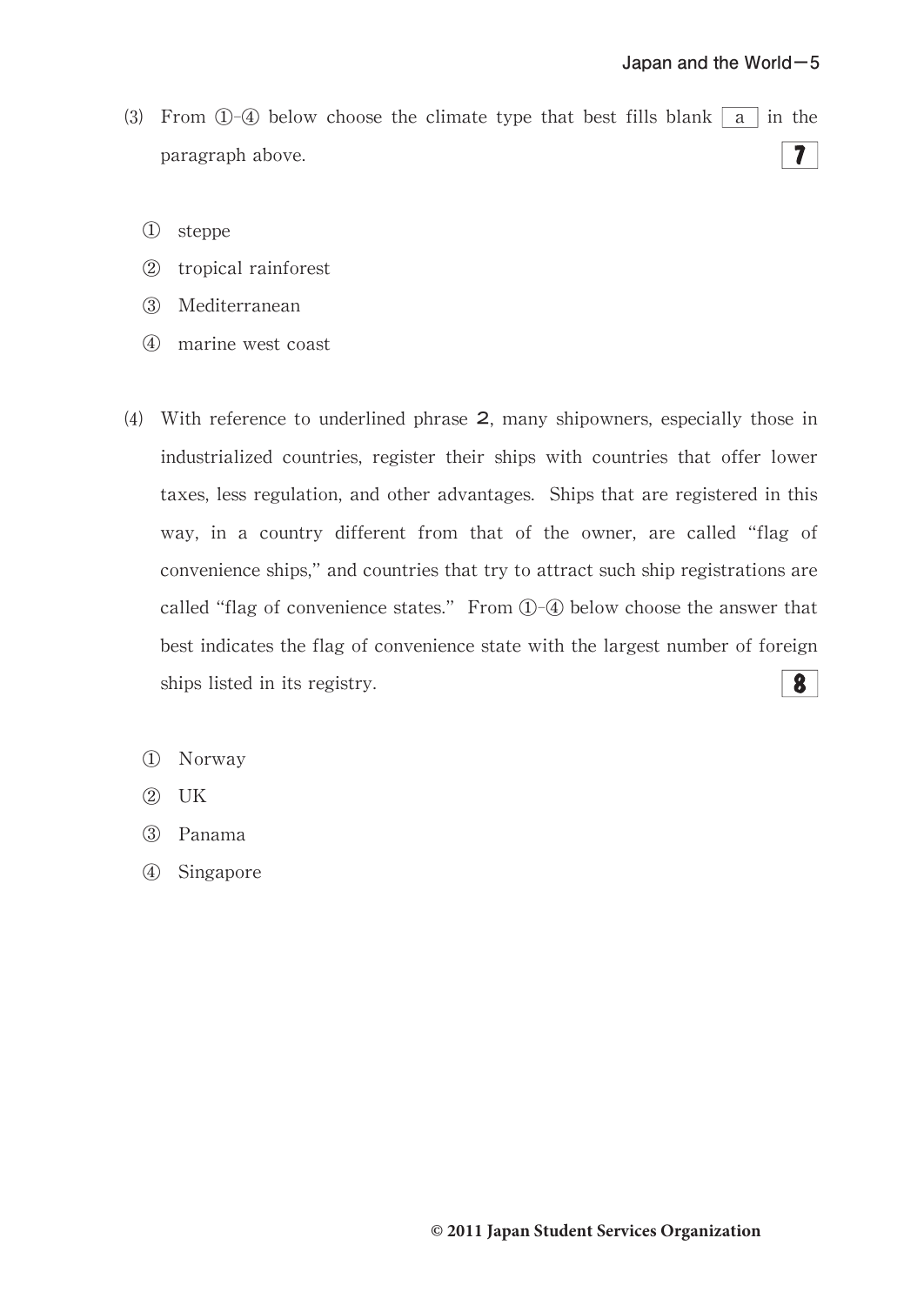- Q3 From①-④ below choose the statement that correctly describes economic entities  $\overline{9}$ in a capitalist economy.
	- ① By providing labor,households are able to receive goods and services from businesses and the government.
	- ② There are four main economic entities in a capitalist economy:the government, households, businesses, and landowners.
	- ③ Businesses engage in production activities by utilizing labor,capital,land,and other factors of production.
	- ④ Businesses pay a portion of their profits to the government as taxes and receive public services in proportion to the amount of taxes paid.
- Q4 From①-④ below choose the statement that best describes joint-stock companies.
	- ① Joint-stock companies must pay dividends to their shareholders,even when profits are not made.
	- ② Joint-stock companies are not obligated to repay to their shareholders the funds that were contributed.
	- ③ Joint-stock companies must issue shares whenever they wish to acquire funds.
	- ④ When a joint-stock company goes bankrupt,its shareholders must bear full responsibility for any loss that exceeds the amount of their contributions.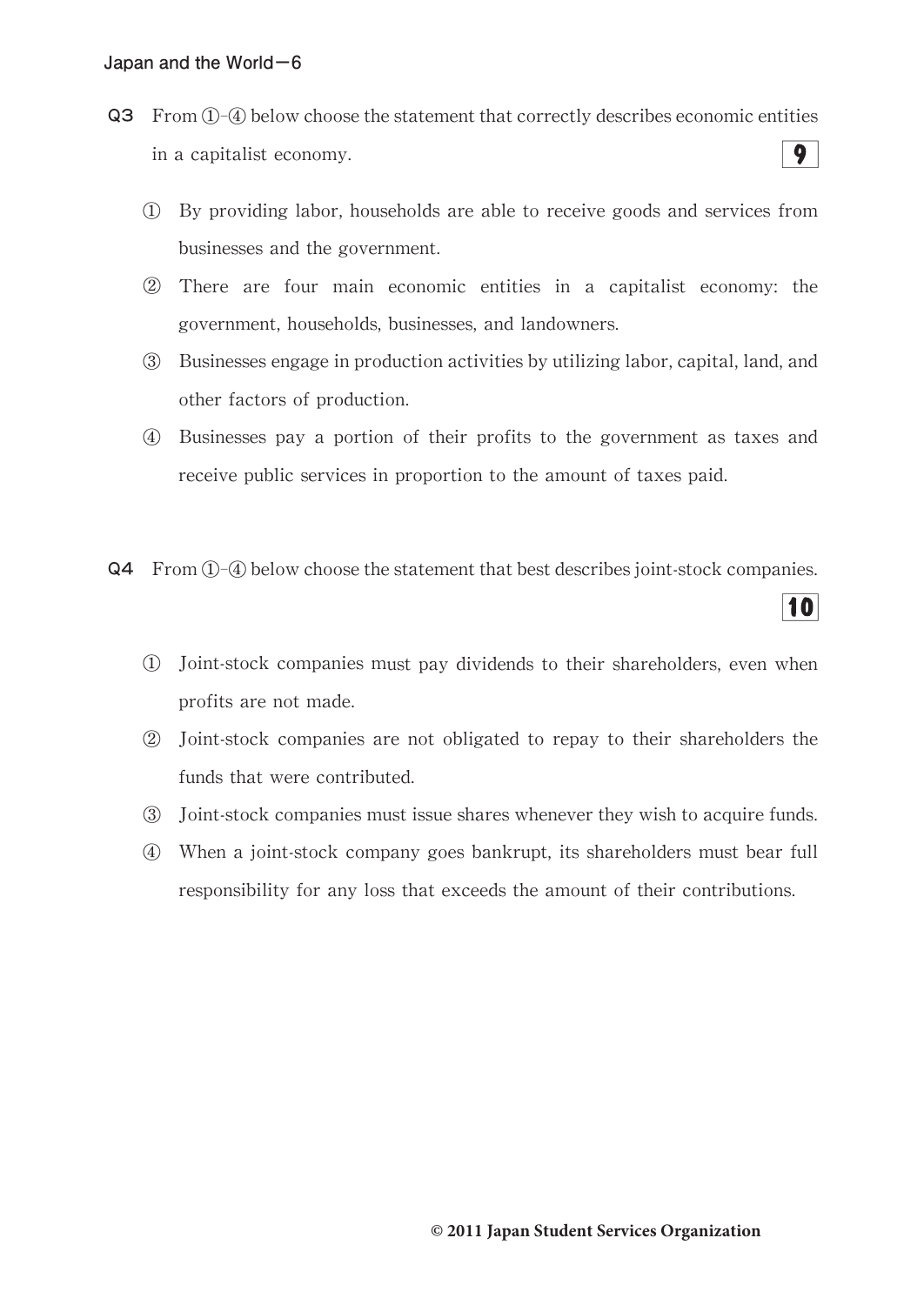Q5 The policies of the USA's Ronald Reagan administration included a severely tight monetary policy, large tax cuts, and increases in military spending. From  $\mathbb{O}$ - $\mathbb{Q}$ below choose the combination that best indicates two results of those policies.

 $\overline{11}$ 

|           | The budget deficit: Interest rates became: |
|-----------|--------------------------------------------|
| increased | higher                                     |
| increased | lower                                      |
| decreased | higher                                     |
| decreased | lower                                      |

- Q6 From ①-④ below choose the statement that does not describe a function of  $|12|$ central banks.
	- ① They are"banks of government,"meaning they handle operations pertaining to government funds.
	- ② They are"banks of business,"meaning they provide financing to private businesses.
	- ③ They are"banks of issue,"meaning they issue the banknotes that serve as cash currency.
	- ④ They are"banks of banks,"meaning they take deposits from commercial banks and lend money to commercial banks.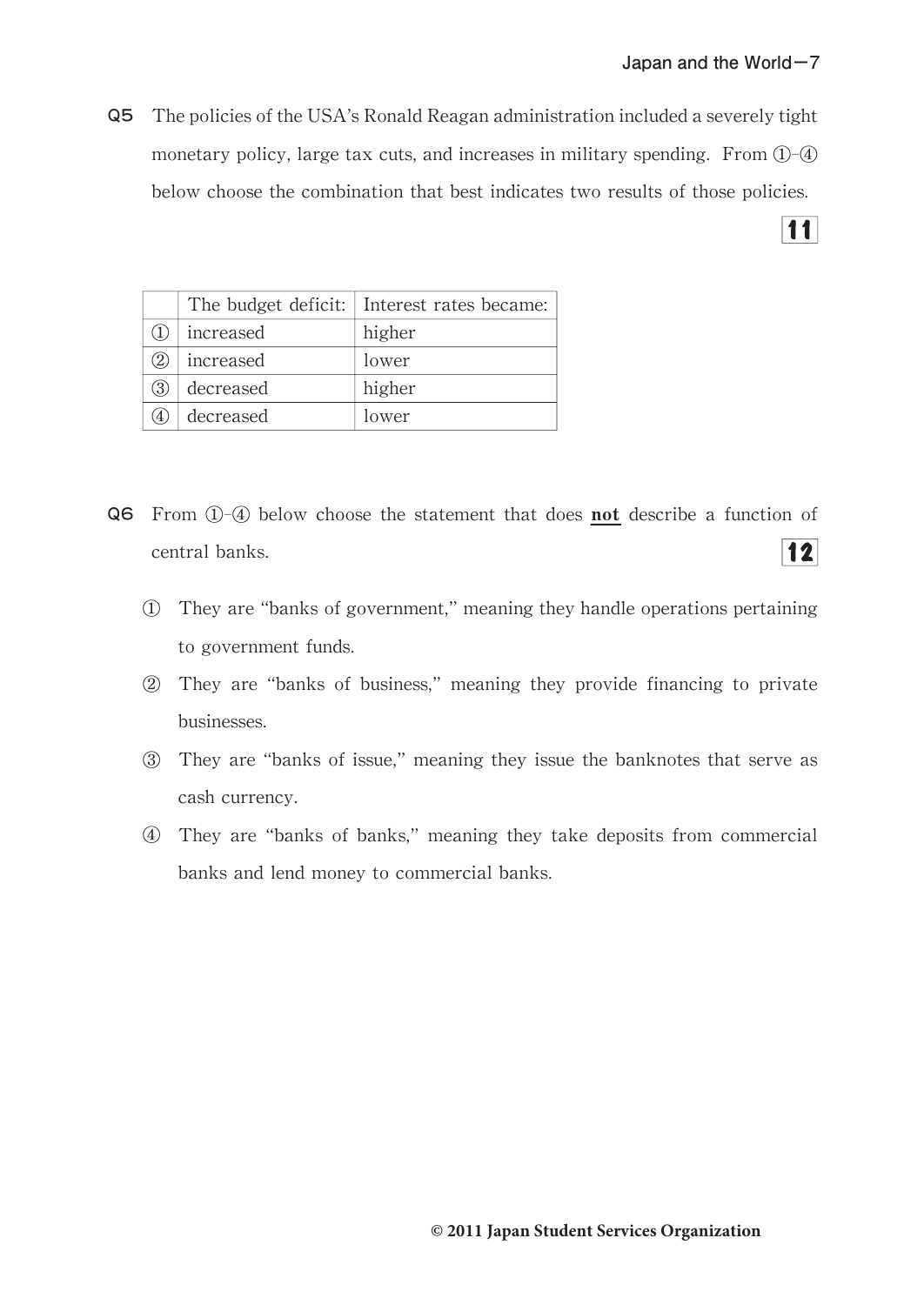- Q7 From ①-④ below choose the statement that best describes government bond  $|3|$ issuance.
	- ① In Japan,the outstanding balance of government bonds has continued to increase, despite the implementation of administrative and fiscal reforms in recent years.
	- ② As a result of its pursuit of fiscal consolidation,the US government has not issued bonds since 2000.
	- ③ Currently,the countries that are not members of the OECD do not issue government bonds.
	- ④ Greece's financial crisis in 2010 occurred because its outstanding balance of government bonds was the largest in the world.
- **Q8** In Japan, the result when grants of local allocation tax, etc., and bond expenditures are subtracted from the government's general account expenditure is called "general disbursements." From  $(1)$ - $(4)$  below choose the item with the largest proportion of the total in Japan's fiscal 2008 general disbursements.
	- ① defense expenditure
	- ② public works expenditure
	- ③ social security expenditure
	- ④ education/science expenditure
- Q9 From ①-④ below choose the statement that best describes the World Bank.
	- ① The World Bank was established in 1945 based on the Smithsonian Agreement.
	- ② Many developed nations are not members of the World Bank.
	- ③ Operating as one of the IMF's institutions,the World Bank helps to stabilize foreign exchange rates.
	- ④ The World Bank's main role has been to provide long-term financing for reconstruction after World War  $\rm{II}$  and economic development in developing countries.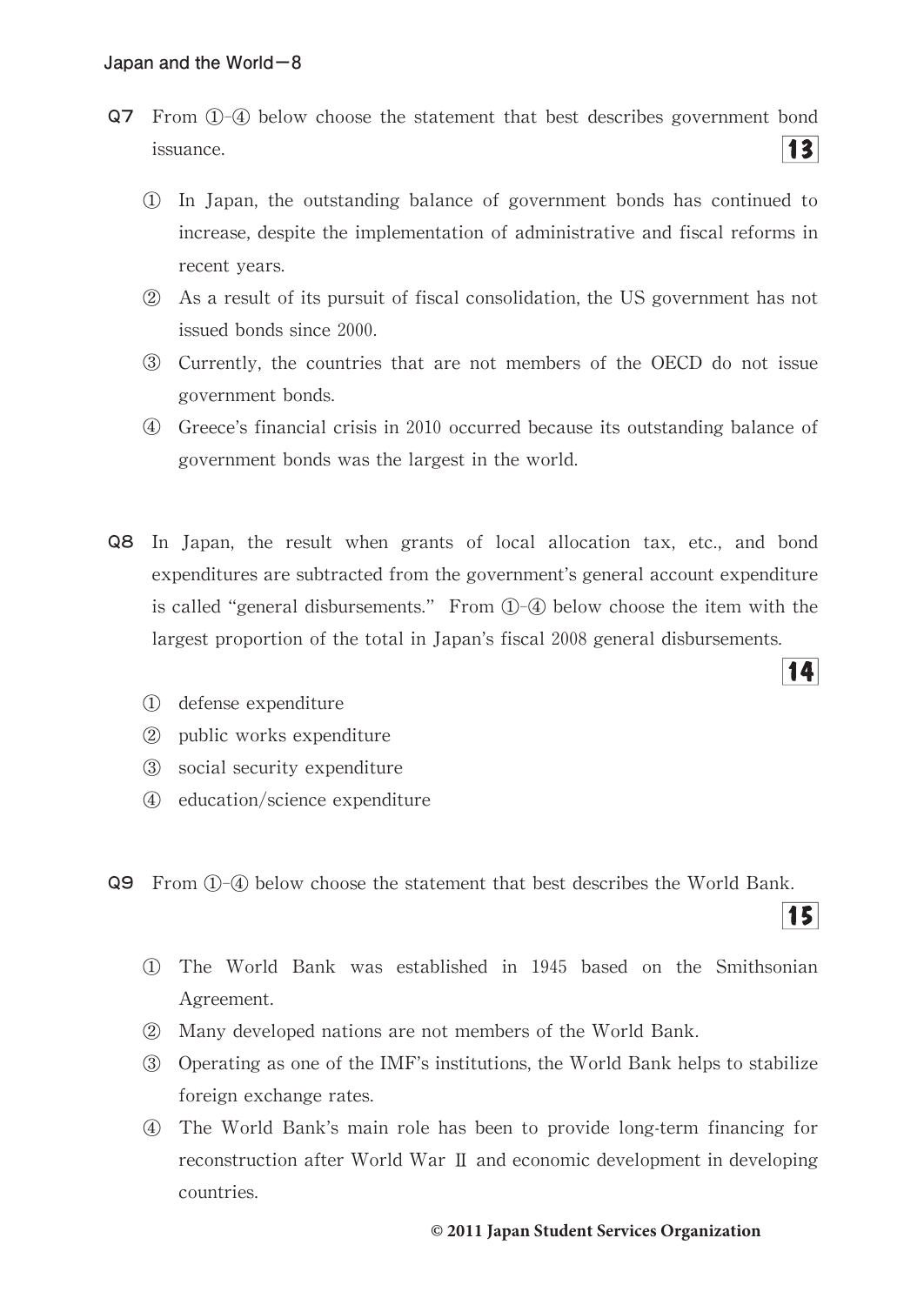- Q11 From ①-④ below choose the answer that correctly indicates the GATT round  $|17|$ that decided to launch the WTO.
	- ① Kennedy Round
	- ② Tokyo Round
	- ③ Doha Round
	- ④ Uruguay Round
- Q12 Which two measures in A-D below would be most effective in reducing traffic congestion in large cities? From  $(1)$ - $(4)$  below choose the best combination.

- A: Expand public transport systems, such as subways, buses, and railroads.
- B: Reduce taxes on gasoline.
- C: Provide subsidies to people who wish to purchase automobiles.
- D: Impose a fee on automobiles entering a large city.
- ① A,B
- ② A,D
- ③ B,D
- ④ C,D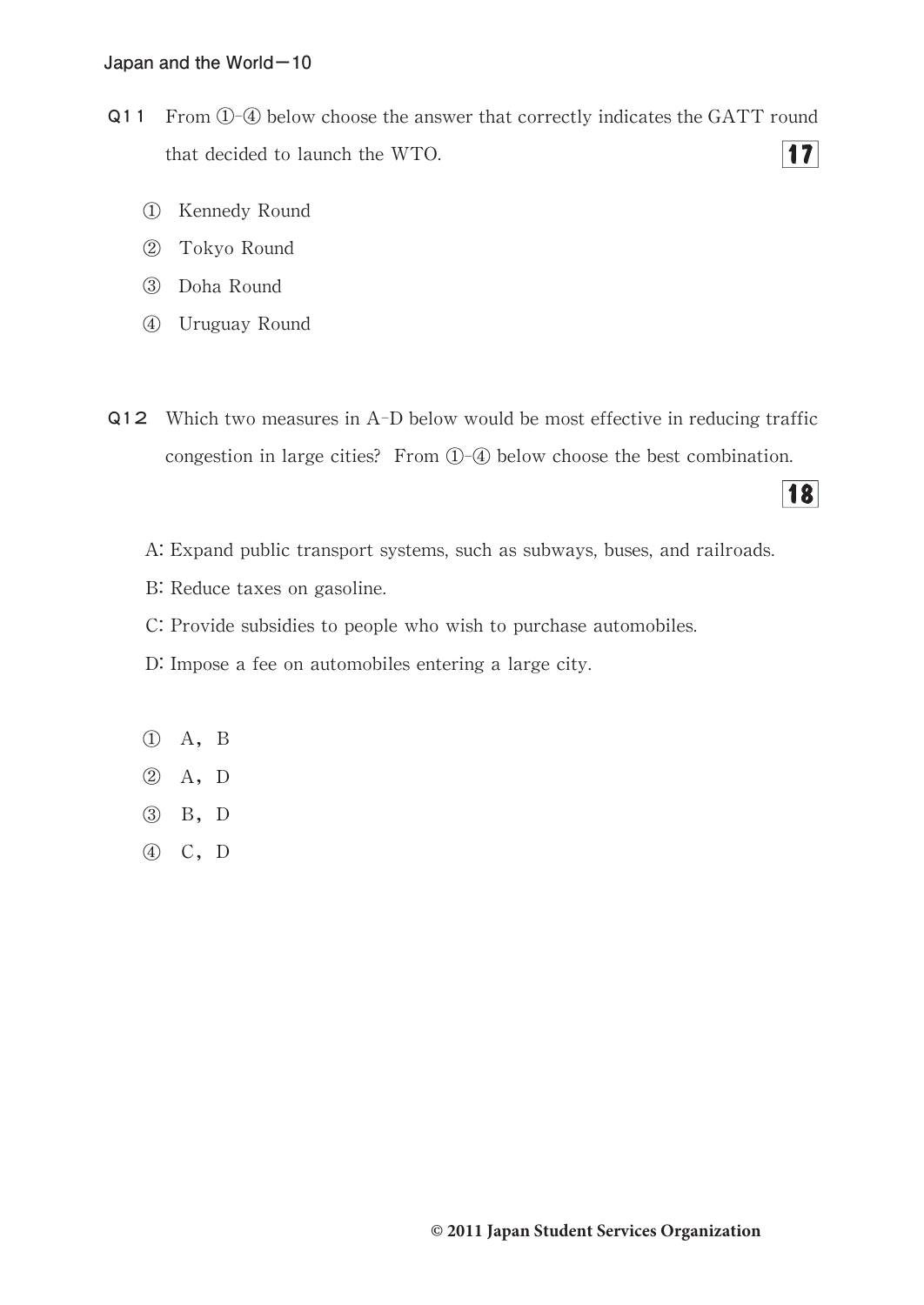Q13 The figures below show the coastline of Europe from latitudes  $45^{\circ}$  north to  $70^{\circ}$ north, the coastline of Africa from the equator to latitude 30° north, and longitudinal lines at 15° intervals. From ①-④ below choose the figure that best represents the geographical relationship between Europe and Africa.  $\overline{19}$ 







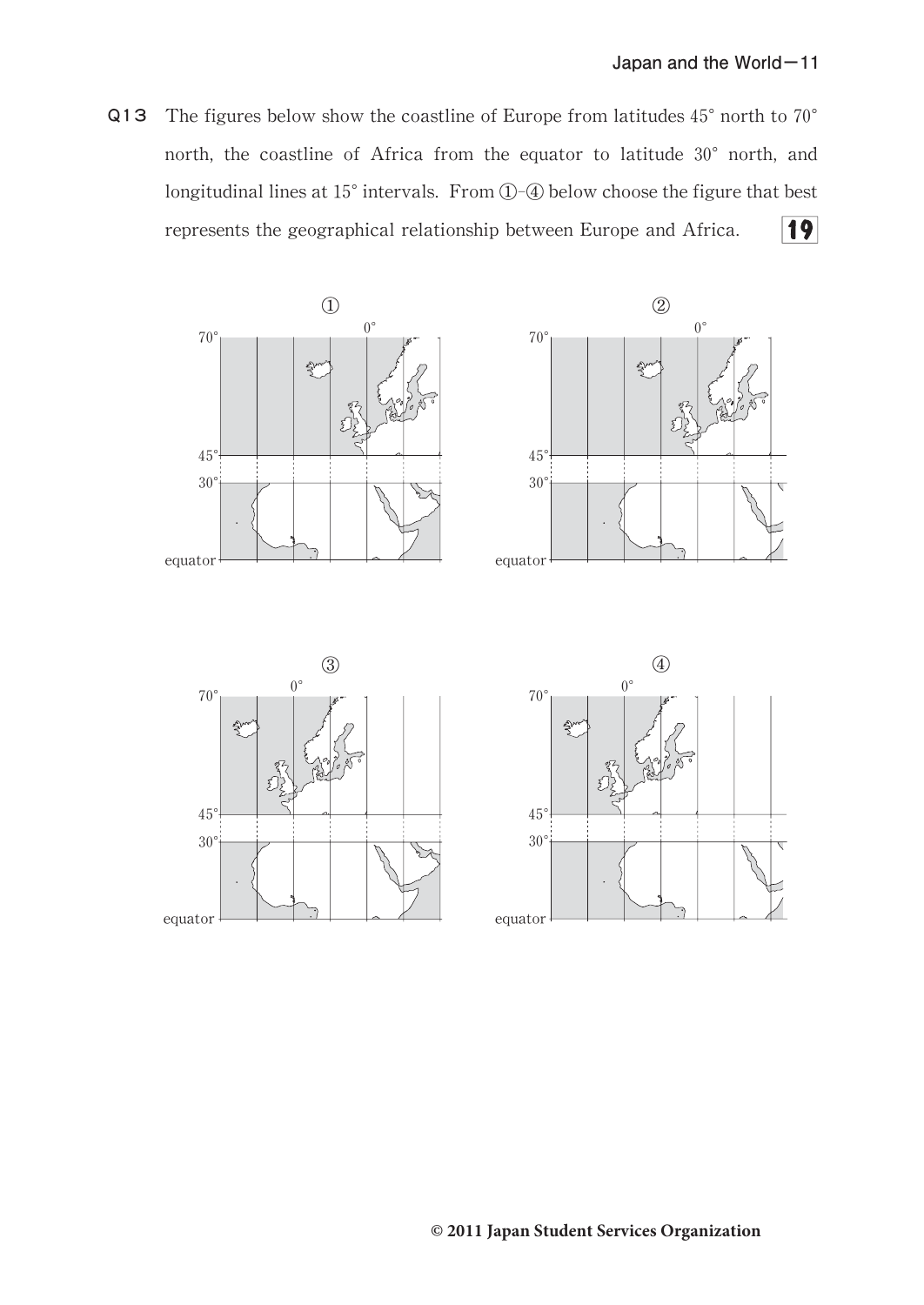- Q14 From①-④ below choose the statement that best describes the standard time of 20 countries/regions.
	- ① Japan Standard Time,which uses longitude135°east as its meridian(passing through Akashi), is used throughout Japan. Consequently, the time of sunrise and sunset is the same everywhere in the country.
	- ② Since standard time is defined separately for each country or region,there are cases where two neighboring countries on the same longitude(the same meridian) use standard times different from each other.
	- ③ All European countries that are members of the EU use the same standard time, with the aim of supporting economic integration.
	- ④ The contiguous USA(all the states except Hawaii and Alaska)is divided into four time zones. Consequently, when the time in New York, on the east coast, is 10 a.m., the time in Los Angeles, on the west coast, is  $1$  p.m.
- $Q15$  Read the following paragraph and from  $(1)$ - $(4)$  below choose the combination of country names that best fills blanks  $\boxed{a}$  and  $\boxed{b}$  in the paragraph.  $21<sup>1</sup>$

The composition of energy sources varies from country to country. The country that obtains the largest percentage of its electrical power from nuclear energy is  $|a|$ . In recent years, attention has increasingly turned toward renewable energy, such as wind power, which is extensively used in  $\boxed{b}$ , and power generated from sunlight.

|                         | a      | h                     |
|-------------------------|--------|-----------------------|
| $\left( \Gamma \right)$ |        | the USA Denmark       |
| (2)                     |        | the USA   New Zealand |
| (3)                     | France | Denmark               |
|                         | France | New Zealand           |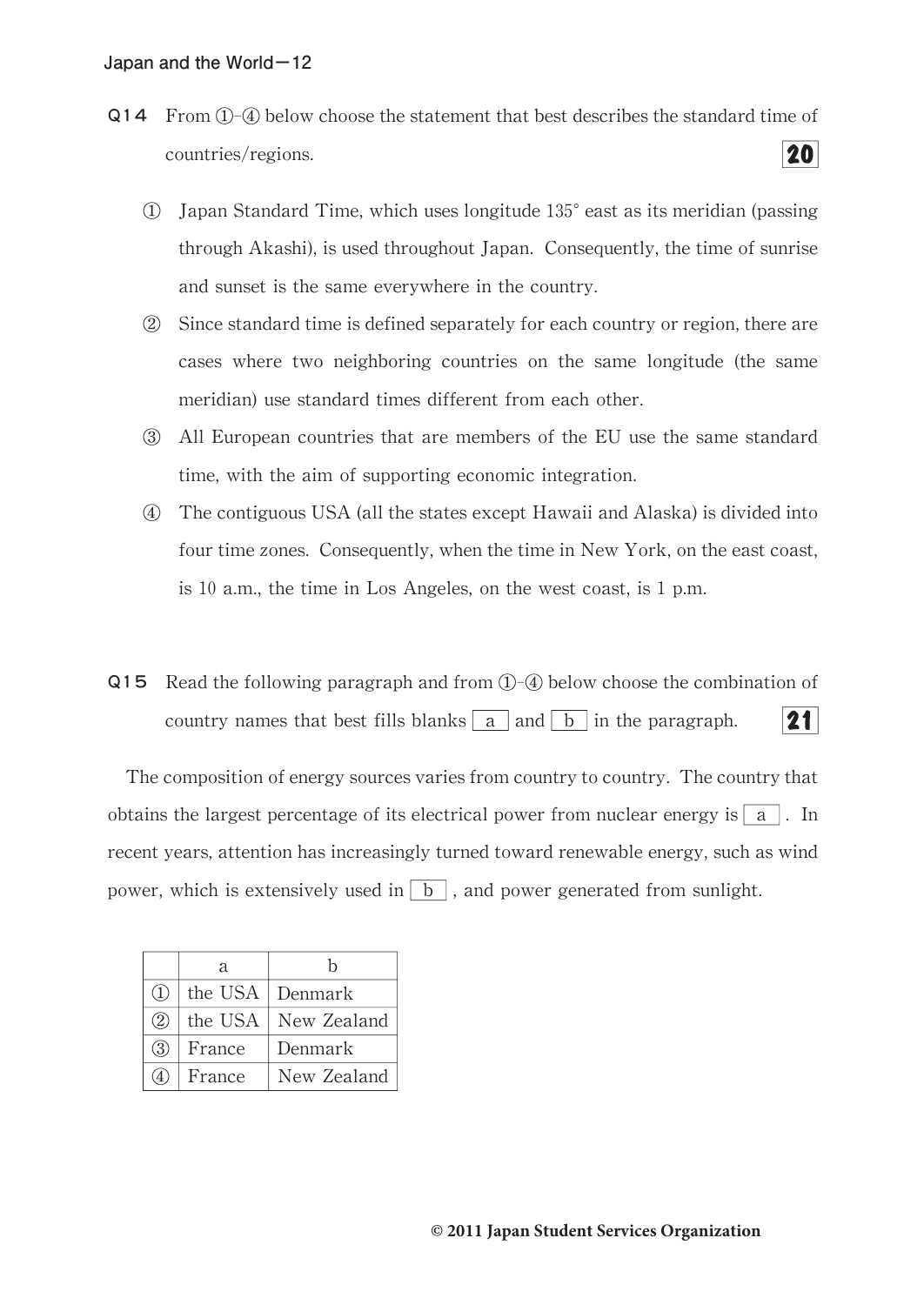- Q18 From ①-④ below choose the answer that best indicates a duty of the Japanese  $24$ Diet that is prescribed by the Japanese Constitution.
	- ① conclusion of treaties
	- ② submission of budget proposals
	- ③ designation of the Prime Minister
	- ④ decision to dissolve the House of Representatives
- Q19 Answer questions⑴ and⑵ below concerning Japan's Universal Suffrage Act of 1925.
	- ⑴ The Universal Suffrage Act abolished a certain criterion for voting eligibility. From ①-④ below choose the answer that correctly indicates that criterion.
		- ① social status
		- ② nationality
		- ③ sex
		- ④ amount of taxes paid
	- $(2)$  Around the same time that the Universal Suffrage Act was enacted, the Japanese government, concerned about the domestic and international situation at the time, also established the Public Peace Preservation Act to prevent radical social changes. From  $(1)$ - $(4)$  below choose the answer that best indicates the ideology or movement that the Public Peace Preservation Act was intended  $26$ to control.
		- ① communism
		- ② militarism
		- ③ utilitarianism
		- ④ democracy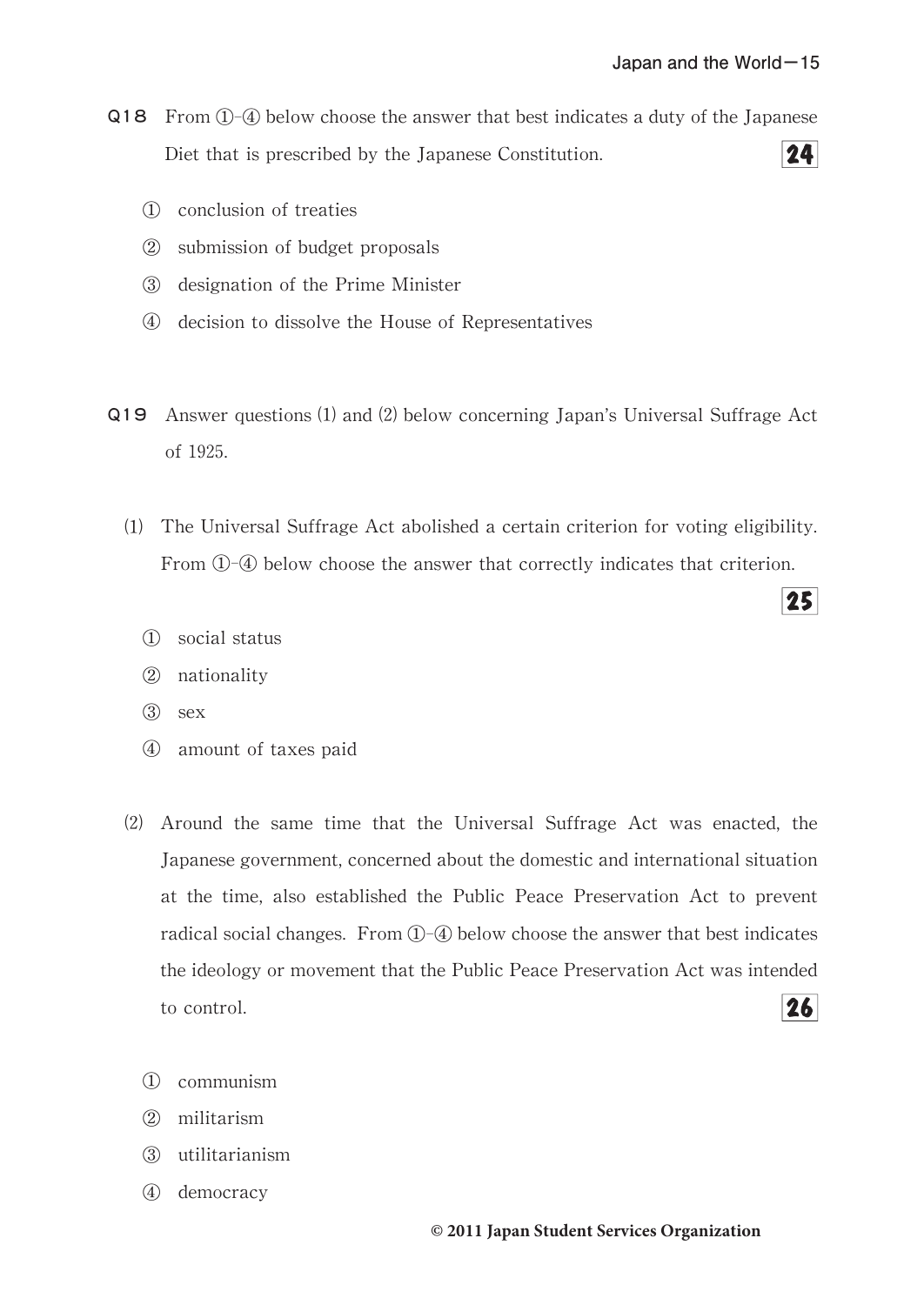- Q20 The Intellectual Property Basic Act was enacted in 2002 in Japan. From 1 4  $27<sup>1</sup>$ below choose the statement that best indicates the purpose of this act.
	- ① To liberalize duplication of new technologies,products,and creative works,in order to facilitate their use not just in Japan, but throughout the world
	- ② To put new technologies,products,and creative works under state management, so that the state can receive profits from various developmental and creative acts
	- ③ To protect intellectual property,in order to encourage the pursuit of various developmental and creative acts
	- ④ To eliminate copyright holders'exclusive possession of intellectual property, so that new technologies, products, and creative works can be broadly shared across society
- Q21 From ①-④ below choose the statement that best describes basic human rights or citizens'rights in Japan.  $28$ 
	- ① Freedom of thought and freedom of speech are types of civil liberties,while the property rights and freedom to choose one's occupation are types of social rights.
	- ② Environmental rights,the right to privacy,the right to know,and other such rights not prescribed by the Japanese Constitution are called"new human rights."
	- ③ The Japanese Constitution guarantees the right of workers to organize and bargain collectively, but not their right to act collectively.
	- ④ The Japanese Constitution states that it is an obligation of all Japanese citizens to have their children receive education, but it does not prescribe the right to receive education.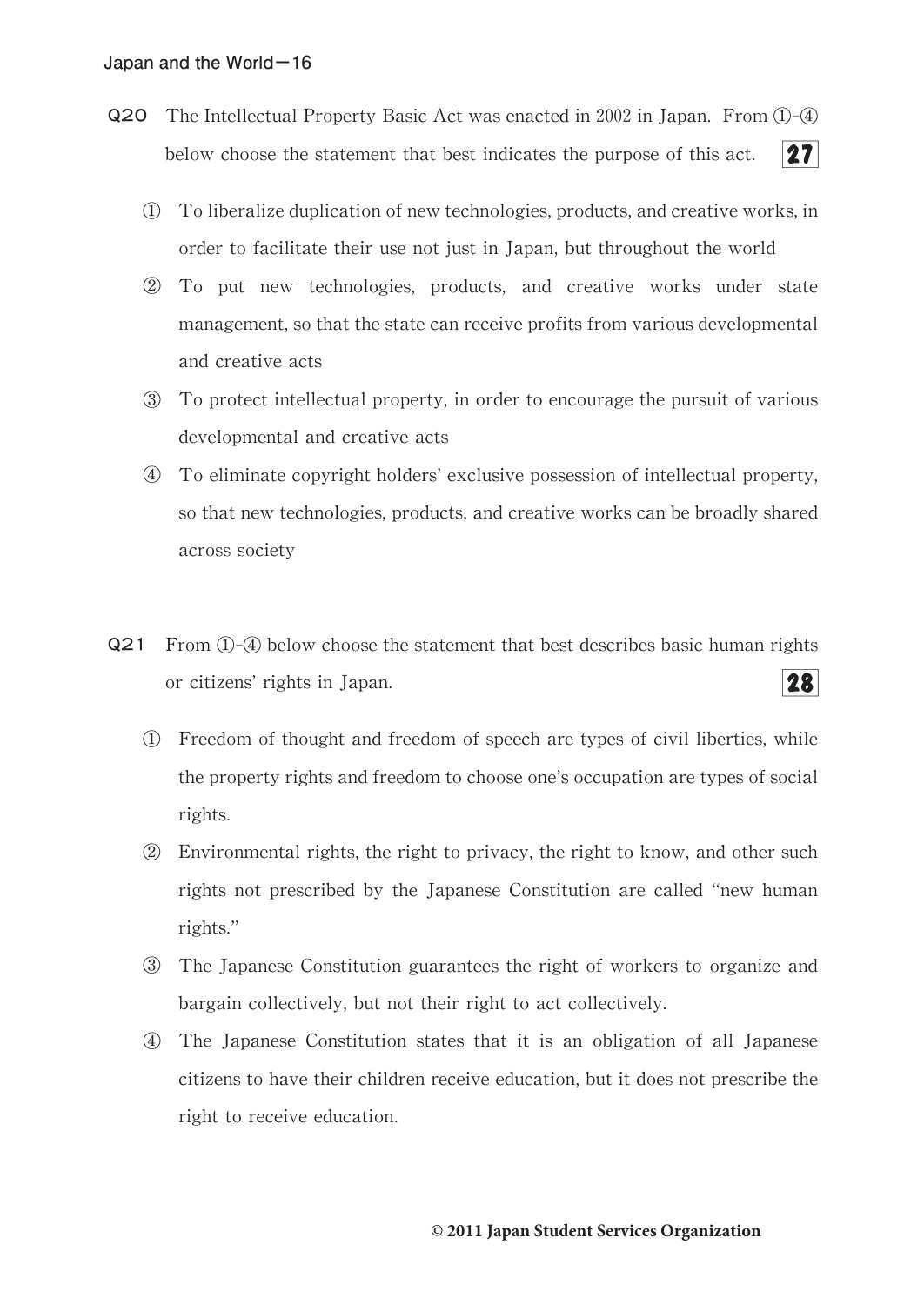- Q22 From ①-④ below choose the statement that best describes Japan's judicial  $29$ system.
	- ① In order to preserve judicial independence,all judicial power is vested in the Supreme Court and the lower courts.
	- ② In order to protect people's privacy,all trials are closed to the public.
	- ③ An administrative court has been established to deal with the increasing number of administrative lawsuits that have accompanied the expansion of government functions.
	- ④ Japan has a constitutional court for reviewing the constitutionality of laws and ordinances.
- Q23 The work performed by local governments in Japan is largely divided into two types: statutory commissioned functions and self-government functions. Statutory commissioned functions are duties that would normally be performed by the state, but are instead handled by local governments in order to serve the convenience of the people. Self-government functions are all other duties unique to local governments. From  $\mathbb{O}$ - $\mathbb Q$  below choose the answer that best  $30<sub>l</sub>$ indicates a statutory commissioned function.
	- ① formulating urban-design plans
	- ② granting permission to establish a hospital
	- ③ granting permission to operate a restaurant
	- ④ handling family registration and foreign-resident registration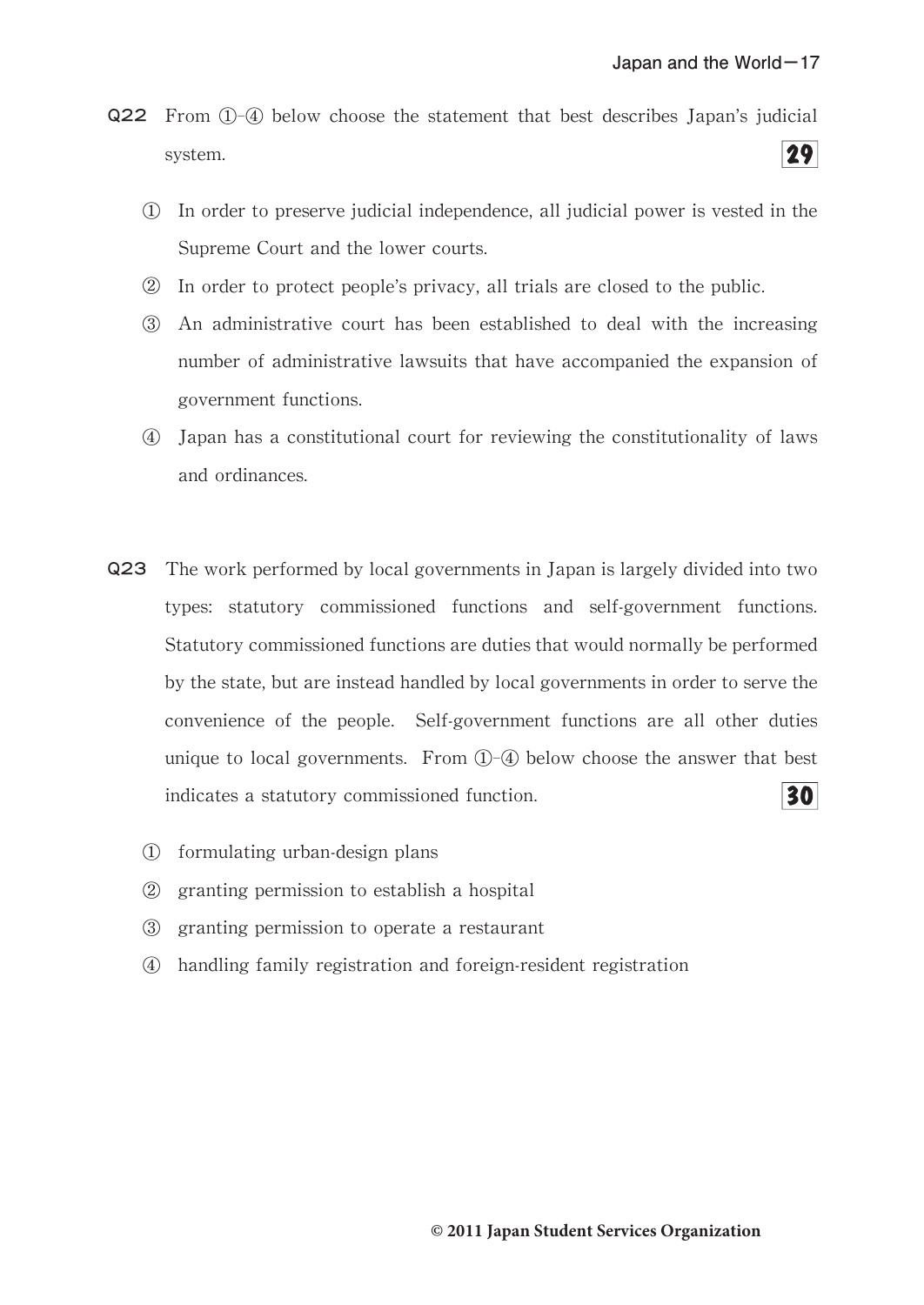- Q24 The Maastricht Treaty, which came into effect in 1993, created the European Union. From  $(1)$ - $(4)$  below choose the answer that best indicates a policy  $31<sup>1</sup>$ implemented under this treaty.
	- ① introduction of EU citizenship
	- ② establishment of an EU army
	- ③ common agricultural policy
	- ④ elimination of tariffs between countries in the region
- Q25 The UN Convention on the Law of the Sea, which came into effect in 1994, spells out rules on territorial sea and exclusive economic zones (EEZ). From ①-④ below choose the statement that best describes those rules.  $32<sub>1</sub>$ 
	- ① Waters extending 200 nautical miles from a country's baseline are defined as territorial sea, and that country has sovereignty over its territorial sea.
	- ② All waters other than territorial sea are considered high seas,which can be freely used and transited by all countries.
	- ③ Foreign ships wishing to pass through another country's EEZ must have that country's permission.
	- ④ A coastal state has economic sovereignty over fishing and natural resources in its EEZ.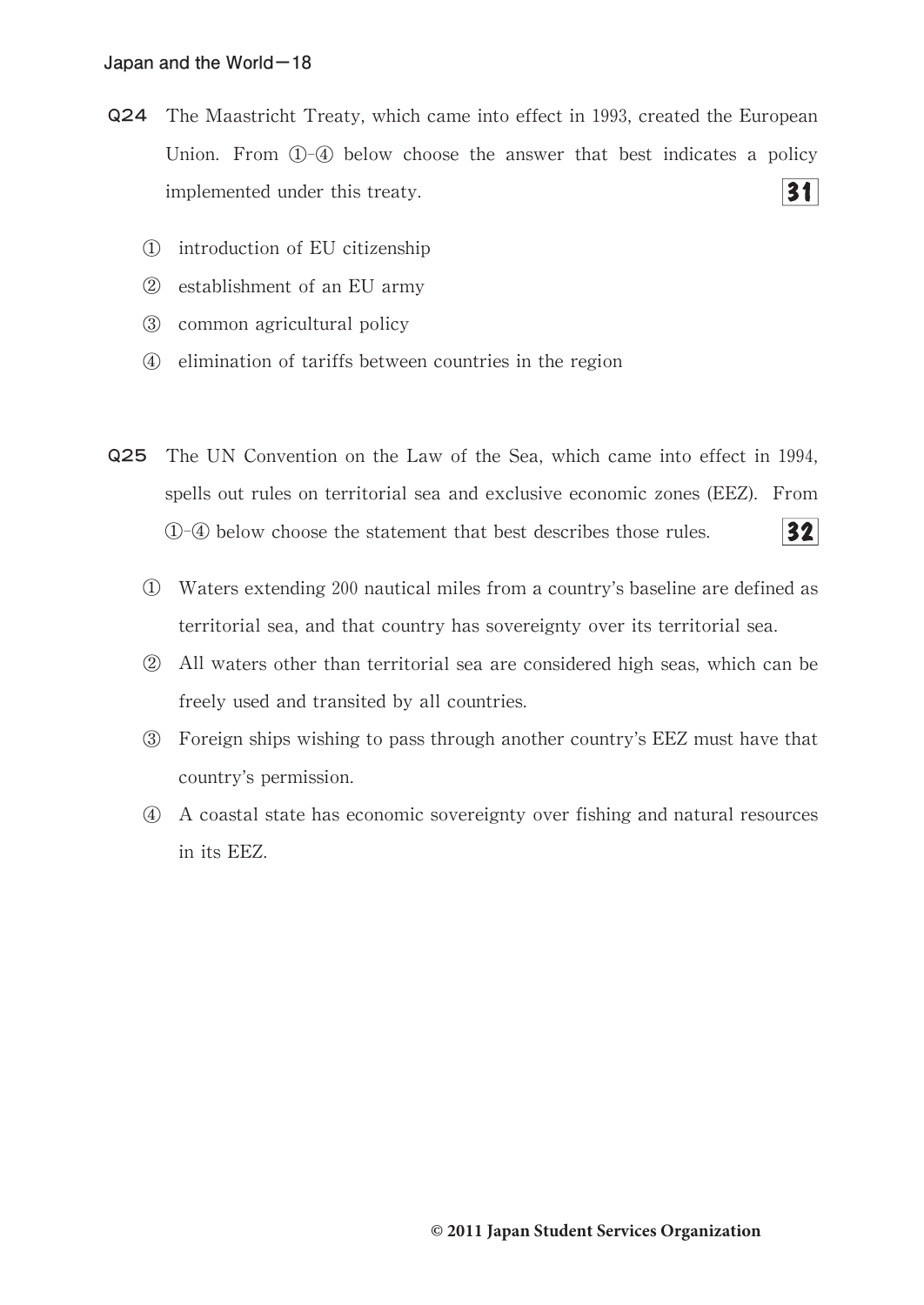Q26 From  $(1)$ - $(4)$  below choose the statement that best describes Otto von Bismarck, who served as Prime Minister of Prussia and Chancellor of the German Empire.

 $33$ 

- ① Utilizing Prussia's good relations with France,he sought to expand Prussia's territory eastward.
- ② He hosted the Congress of Vienna in order to achieve a balance of power among European nations.
- ③ He promoted free trade in order to invigorate the economy through trade.
- ④ While pursuing military expansion under his"Blood and Iron"policy,he also built up a system of social insurance.
- Q27 From ①-④ below choose the statement that best describes the content of the  $34<sup>1</sup>$ 1858 US-Japan Treaty of Amity and Commerce.
	- ① The USA would defend Japan if it were attacked by a European nation.
	- ② The USA was permitted to lease Nagasaki and Kobe as ports for 99 years.
	- ③ Only licensed merchants could engage in trade,which was limited to food alone.
	- ④ Americans who committed crimes against Japanese nationals would be tried under US law by an American consul.
- Q28 From ①-④ below choose the statement that best describes the purpose of the Anglo-Japanese Alliance signed in 1902. 351
	- ① To oppose the hegemony of the USA
	- ② To oppose Russia's southward expansion
	- ③ To prevent Germany's advances into China
	- ④ To maintain the system of international cooperation established after World War I

## **© 2011 Japan Student Services Organization**